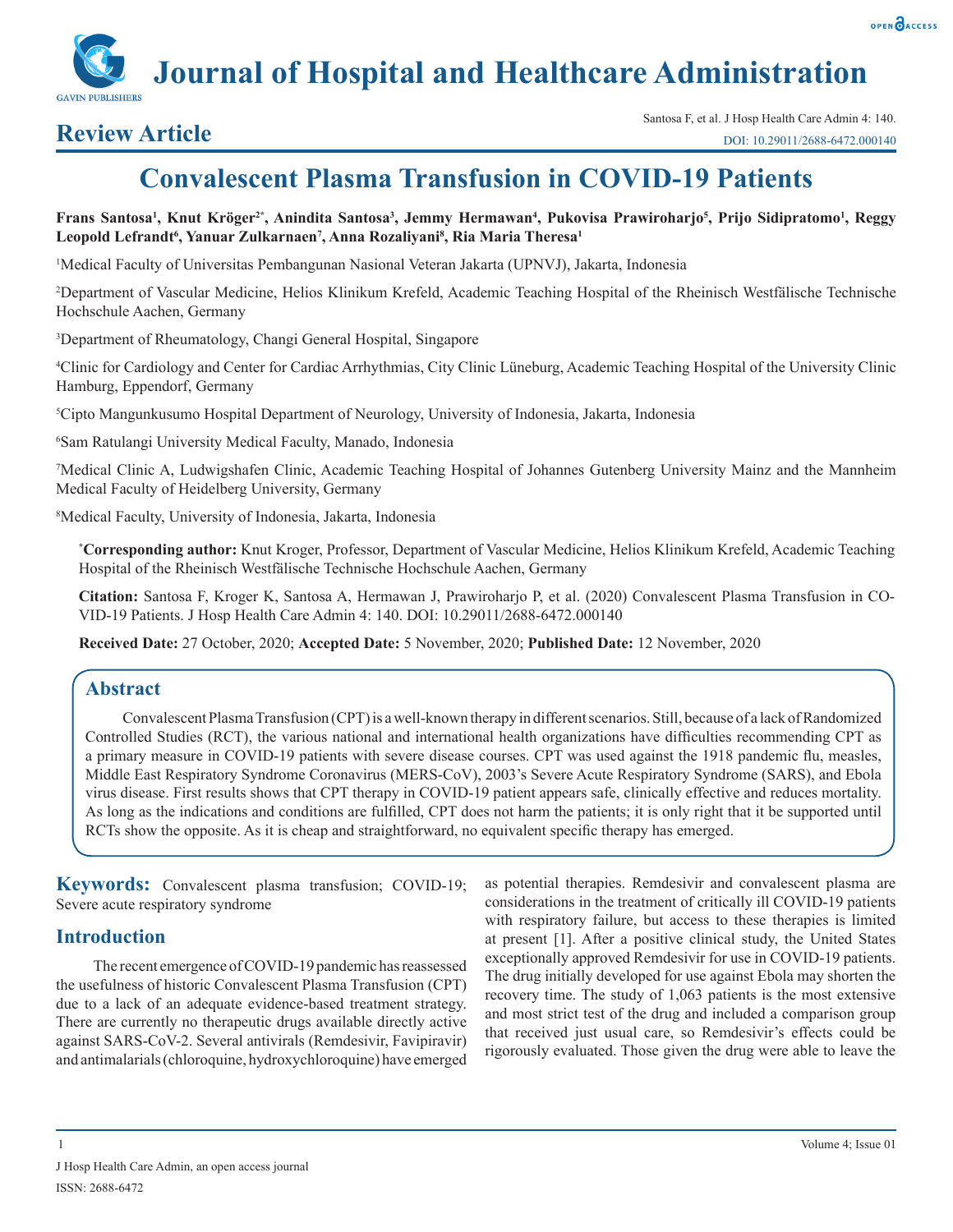hospital in 11 days on average versus 15 days for the comparison group [2]. The drug also might be reducing deaths, although that is not certain from the partial results revealed so far.

CPT is a well-known therapy in different scenarios. Still, because of a lack of Randomized Controlled Studies (RCT), the various national and international health organizations have difficulties recommending CPT as a primary measure in COVID-19 patients with severe disease courses. A recent Cochrane review says that there is still uncertainty whether convalescent plasma is beneficial for people admitted to hospital with COVID-19 [3]. The authors especially point out limited information regarding grade 3 and 4 Adverse Events (AE) and clinically relevant Severe AEs (SAE). There are 138 ongoing studies evaluating CPT and hyperimmune immunoglobulin, of which 73 are RCTs.

As CPT is an old concept, pharmaceutical companies do not consider research into it profitable, and scientific interest remains limited. Ironically, CPT is an affordable treatment with global, potentially limitless resources. We endeavour to share a short description of the history of CPT and its adverse effects. We will then review the experiences in viral diseases, including COVID-19, and finally share the basis of our recommendation for the use of CPT over supportive treatment alone.

#### **What is known about CPT**

CPT was first used in 1893 when serum from immunized animals was given to patients suffering from diphtheria. This work from Emil von Behring demonstrated that neutralizing antibodies, or antitoxins, could be transferred from one person or animal to another. Over the next century CPT was also used against the 1918 pandemic flu, measles, Middle East Respiratory Syndrome Coronavirus (MERS-CoV), 2003's Severe Acute Respiratory Syndrome (SARS) and Ebola virus disease.

Immune serum globulin, which contains a high concentration of antibodies to a specific pathogen, is prepared for administration to recipients. For this purpose, human monoclonal antibodies or homologous antibodies produced from cell cultures are the preferred sources for the administered antibodies. Extracts from the blood (convalescent serum) of previously infected people or animals, or heterologous antibodies to the specific pathogen can be alternative sources. Such passive immunization is, therefore, an emergency measure utilized in post-exposure prophylaxis. Examples include injuries with contamination of the wound (suspected infection with tetanus), bites due to or mucous membrane contact with wild animals (suspected rabies), or the contact of medical personnel with blood from patients who are carriers of the pathogen of hepatitis B (in particular after needlestick injury).The advantage of immune sera is the faster onset of protection. The antibodies do not have to be formed within one to two weeks but are available immediately after the injection of the immune serum. The disadvantage is that the protection only lasts for a few weeks, after which the administered antibodies are broken down by the recipient, and his organism is at risk again from a new infection with the same pathogen. The protection conferred by the immune serum globulin is short-lived as the immune system is not actively stimulated by the administration of immune serum globulin to develop its immune memory against the pathogens via memory cells.

If the immune serum comes from animals or humans, there is a further disadvantage that, apart from the desired antibodies, it may contain traces of foreign protein or donor polysaccharides. The recipient's immune system then initiates a cascade of immunological reactions against these components, which are perceived as foreign antigens. This means that the antibodies enriched in the vaccine serum are excreted faster and thus remain effective for less than desired. Repeated administration of foreign serum, especially from the same animal species, can also lead to an undesirable allergic reaction of the recipient in the form of a serum disease or an allergic shock. Therefore, if possible, such immune sera are replaced by monoclonal antibodies. For example, until around 1965, there were no human antibodies against tetanus so that one was dependent on animal ones. Here, the order horse, cattle, mutton had been established. A significant and widespread natural form of passive immunization against infectious diseases is mother-child immunization. Passive immunizations that sare not directed against infectious diseases include the injection of anti-D immune serum to pregnant women if the newborn is at risk of haemolyticus neonatorum and the infusion of antivenin after snake bites.

### **CPT in SARS, MERS, influenza, Ebola and COVID-19 patients**

As long as monoclonal antibodies or specific immune sera are not available the complete plasma which includes the antibodies is the most suitable product. CPT has been used to improve the survival rate of patients with SARS whose condition continued to deteriorate despite treatment with pulsed methylprednisolone. Several studies showed a shorter hospital stay and lower mortality in patients treated with convalescent plasma than those who were not treated with convalescent plasma [4-6]. At Prince of Wales Hospital, Hong Kong, 80 SARS patients were treated with CPT between 20 March and 26 May 2003. Favourable outcome was defined as discharge by day 22 following the onset of SARS symptoms. Poor outcome was defined as death or hospitalization beyond 22 days. A higher day-22 discharge rate was observed among patients who were given convalescentplasma before day 14 of illness (58.3% vs 15.6%; p<0.001) and among those who were PCR positive and seronegative for coronavirus at the time of plasma infusion (66.7% vs 20%; p=0.001) [6].

A protocol for the use of CPT in the treatment of MERS was established in 2015 [7]. Subjects with anti-MERS-CoV IFA titer of ≥1:160 and no clinical or laboratory evidence of MERS-CoV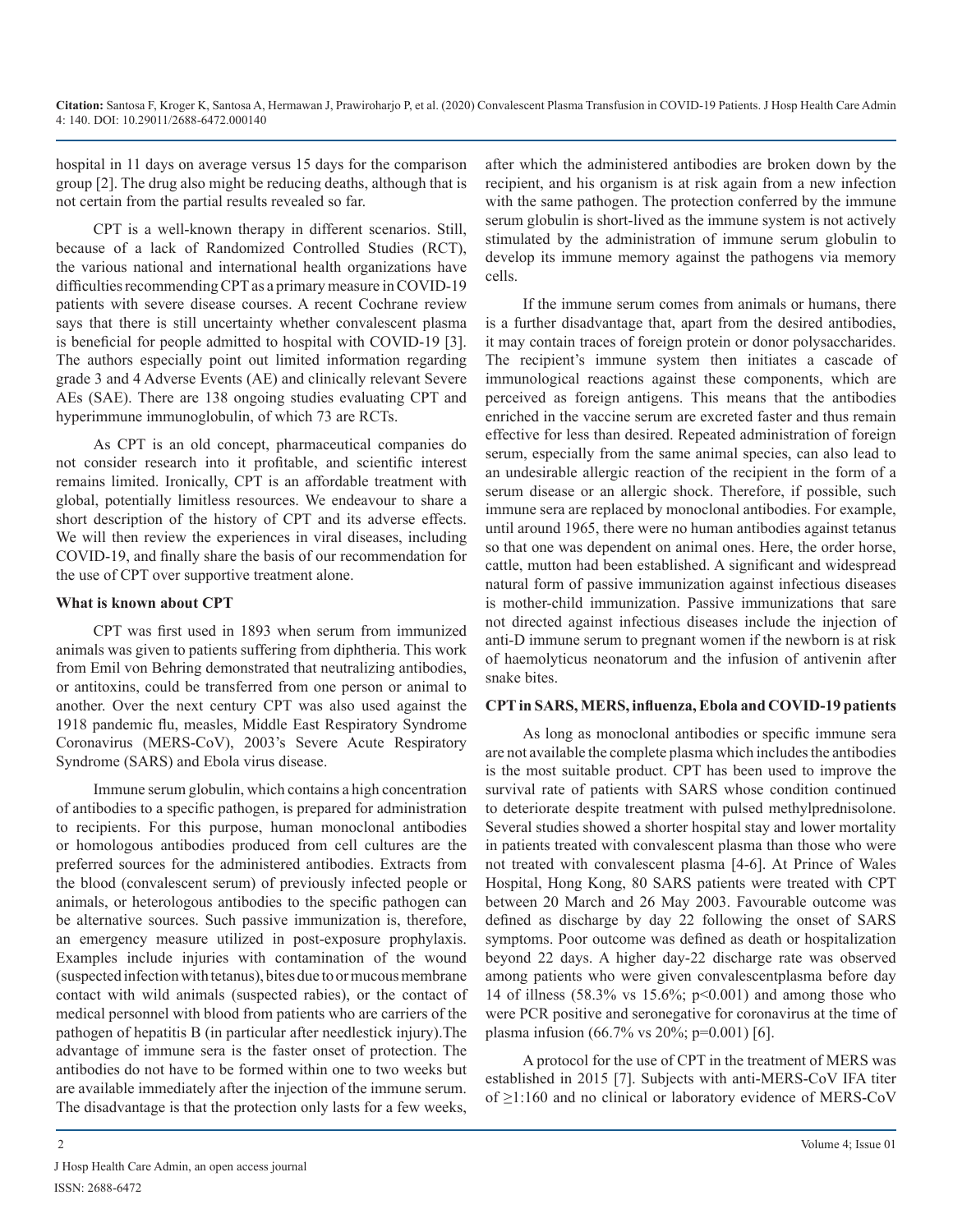infection were accepted for plasma donation according to standard donation criteria. In the CPT phase, critically ill patients admitted to the intensive care unit with laboratory-confirmed MERS-CoV infection were enrolled and receive two units of CP. Mortality rates for patients treated with CPT were reported in 2 studies. Due to a considerable bias the results a not such persuading. One retrospective cohort study [8,9], reported no association between CPT and the mortality rate (70% vs  $65\%$ ; p = 0.69). A single study [9,10], at critical patients reported no association between treatment with convalescent plasma and the mortality rate.

In terms of patients with pandemic 2009 influenza A H1N1 (H1N1pdm09) virus infection, a prospective cohort study by Hung and colleagues showed a significant reduction in the relative risk of mortality (odds ratio 0.20 [95% CI 0.06 – 0.69], p=0.01) for patients with CPT [11]. Additionally, in a subgroup analysis, viral load after CPT was significantly lower on days 3, 5, and 7 after intensive care unit admission. No adverse events were observed. A multicentre, prospective, double-blind, RCT showed that using CPT from patients who recovered from the influenza A virus infection to treat patients with severe influenza A H1N1 infection was associated with a lower viral load and reduced mortality within five days of symptom onset [12]. A meta-analysis showed that the mortality was reduced after receiving various doses of convalescent plasma in patients with severe acute respiratory infections, with no adverse events or complications after treatment [13]. Another meta-analysis identified eight studies involving 1703 patients with 1918 influenza pneumonia from 1918 to 1925 who received an infusion of influenza-convalescent human blood products, which showed a pooled absolute reduction of 21% (95% CI 15 – 27;  $p<0.001$ ) in the overall crude case fatality rate at low risk of bias [14].

In 2014, the WHO recommended the use of Ebola CPT as an

empirical treatment for Ebola-infected people in the outbreaks of the disease [15]. While there is no proven treatment available for Ebola Virus Disease (EVD), whole blood collected from patients in the convalescent phase of infection has been used as an empirical treatment with promising results in a small group of EVD cases [16]. During the current ongoing EVD outbreak, whole blood and plasma collected from EVD recovered patients have been prioritized for investigation, as one of the treatment modalities [17]. The concept that this treatment could be efficacious is biologically plausible, as convalescent plasma has been used successfully for the treatment of a variety of infectious agents [18].

CPT was also used in COVID-19 patients [19-26]. Some recent reports are listed in Table 1. Rajendran et al. from India did a review about CPT in COVID-19 patients based on five studies, including 27 patients: 15 males and 12 females aged 28 to 75 years [27]. All studies but one (South Korea) were conducted in China. Comorbidities were COPD  $(n = 2)$ , cardiovascular and cerebrovascular diseases ( $n = 1$ ), hypertension ( $n = 7$ ), chronic renal failure  $(n = 1)$ , Sjogren syndrome  $(n = 1)$  and pregnancy with a gestation period of 35 week ( $n = 1$ ). All studies reported good outcome after CPT performance. Still, all were considered to have a risk of bias owing to a combination of non-randomized evaluations, confounding, predictor description and poor methodological conduct for participant selection, the dosage of CPT and duration of therapy. This heterogeneity did not permit us to perform a metaanalysis. The main findings from available data were: First, CPT may reduce mortality in critically ill patients. Second, an increase in neutralizing antibody titers and the disappearance of SARS-CoV-2 RNA was observed in almost all the patients after CPT therapy. Third, a beneficial effect on clinical symptoms after administration of convalescent plasma. The authors concluded, that based on the limited scientific data, CPT therapy in COVID-19 patient appears safe, clinically effective and reduces mortality [27].

| Authors,<br>Country                                    | Design                          | <b>Patients</b>                                                                                                                                                                                                                                                                                                                     | <b>Results</b>                                                                                                                                                                                                                                      |
|--------------------------------------------------------|---------------------------------|-------------------------------------------------------------------------------------------------------------------------------------------------------------------------------------------------------------------------------------------------------------------------------------------------------------------------------------|-----------------------------------------------------------------------------------------------------------------------------------------------------------------------------------------------------------------------------------------------------|
| Gonzales et<br>al.<br>Argentina<br>$\left[33\right]$ . | multicenter<br>retrospective    | 272 consecutive patients,<br>100 with pneumonia and/or oxygen requirement<br>(WARD; 87 ICU admission (ICU); 56 ICU<br>admission with requirement of MV (ICU-MV),<br>29 ICU-MV plus septic shock (ICU-MV-SS.                                                                                                                         | A favorable evolution occurred in 81.4% of WARD<br>patients; in 70.9% of ICU; in 39.6% of ICU-MV and<br>in 27.6% of ICU-MV-SS patients.                                                                                                             |
| Gemici et al.,<br>Turkey $[34]$ .                      | single center,<br>retrospective | 40 consecutive patients, 2020 Sep 28;7:<br>100 % were classified as having severe<br>COVID-19 infection. Over a half of the patients<br>harbored an oxygen saturation of less than 90<br>despite of a continuous 5lt/min support of $O_{2}$ .<br>82.5 % of the patients had a need for MV and<br>45.5 % had a need for invasive MV. | 9 out of 10 patients who have received CPT outside<br>ICU have totally recovered from COVID-19 at a<br>median of 9 days.<br>half of the patients who needed ICU-MV were<br>successfully free of MV support and managed to<br>recover from COVID-19. |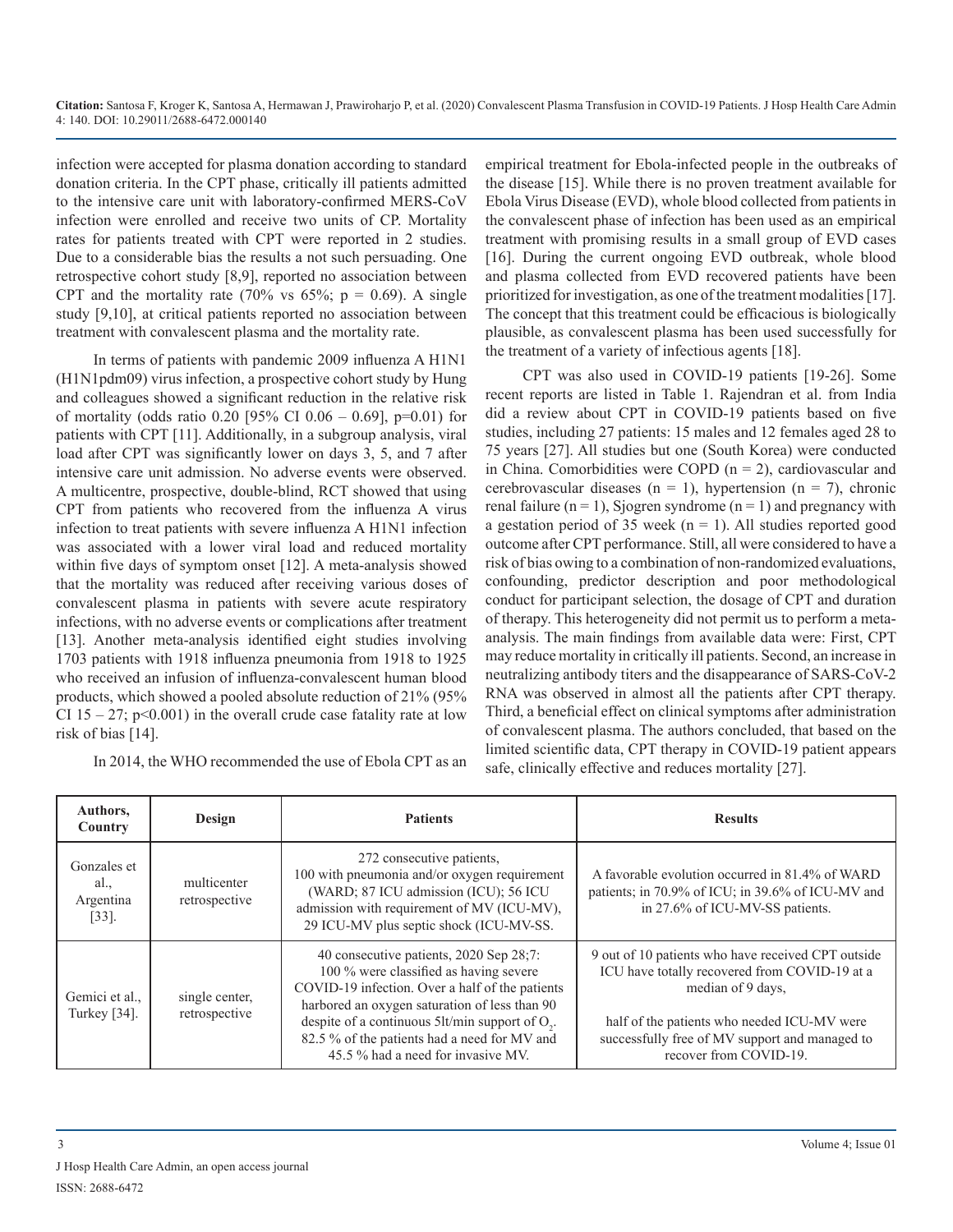**Citation:** Santosa F, Kroger K, Santosa A, Hermawan J, Prawiroharjo P, et al. (2020) Convalescent Plasma Transfusion in COVID-19 Patients. J Hosp Health Care Admin 4: 140. DOI: 10.29011/2688-6472.000140

|                                                 |                                                               |                                                                             | 94% of transfused patients with severe disease                                                                                                                                                                                                                                                                                  |
|-------------------------------------------------|---------------------------------------------------------------|-----------------------------------------------------------------------------|---------------------------------------------------------------------------------------------------------------------------------------------------------------------------------------------------------------------------------------------------------------------------------------------------------------------------------|
| Hartmann<br>et al., USA<br>$\left[35\right]$ .  | single center.<br>retrospective                               | 16 severe patients and 15 life-threatened patients                          | avoided escalation to ICU care and mechanical<br>ventilation. 67% of patients with life-threatening<br>disease were able to be extubated.                                                                                                                                                                                       |
| Agarval et<br>al., India<br>$\left[36\right]$ . | an open label,<br>parallel arm, phase<br>II, multicentre, RCT | 464 adult patients admitted to hospital with<br>confirmed moderate covid-19 | Progression to severe disease or all cause mortality<br>at 28 days after enrolment occurred in 44 $(19%)$<br>participants in the intervention arm and 41 $(18%)$<br>in the control arm (risk difference 0.008 (95%<br>confidence interval $-0.062$ to $0.078$ ); risk ratio 1.04,<br>95% confidence interval $0.71$ to $1.54$ ) |

**Table 1:** List of some recent studies on CPT in COVID-19. Given are the author, the country, the design, some patient's characteristics and main results.  $(MV = Mechanical Ventilation)$ .

Khulood from India published a review of eight studies conducted on CPT in patients with COVID-19 wherein 25,028 patients above 18 years of age were involved. The vast majority of patients reported favorable outcomes when treated with CP with <1% serious adverse events [28].

The already mentioned Cochrane review [3], included 19 studies with 38,160 participants, of whom 36,081 received CPT. Based on these studies the overall certainty of evidence was low to very low, due to study limitations and results including both potential benefits and harms. The results from two RCTs, both stopped early, with 189 participants, of whom 95 received CPT suppose a decrease of all-cause mortality at hospital discharge (risk ratio (RR) 0.55, 95% Confidence Interval (CI) 0.22 to 1.34; 1 RCT, 86 participants; low-certainty evidence) and decreased mortality (time to event) (Hazard Ratio (HR) 0.64, 95% CI 0.33 to 1.25; 2 RCTs) but with low-certainty evidence. The controlled studies reported on AEs and SAEs only in participants receiving convalescent plasma. Some, but not all, studies included death as a SAE. There were 146 SAEs within four hours and 1136 SAEs within seven days post-transfusion. These were predominantly allergic or respiratory, thrombotic or thromboembolic and cardiac events. We are uncertain whether convalescent plasma therapy results in a clinically relevant increased risk of SAEs (lowcertainty evidence).

Teofili from Italy published the study protocol of a randomized, open-label, parallel group, phase II/III study with a superiority framework to demonstrate that COVID-19 CPT prevents progression to severe pneumonia in elderly COVID-19 pneumonia patients with chronic comorbidities. Secondary objectives are to demonstrate that CCP decreases the viral load in nasopharyngeal swabs and increases the anti-SARS-CoV-2 antibody titre in recipients. Numbers to be randomized were estimated with 114 patients (57 per arm) in phase II and 82 patients (91 per arm) in phase III. Trial recruitment started on May 27, 2020. The anticipated date of recruitment completion is April 30, 2021 [29].

# **Discussion**

COVID-19 is a pandemic that needs an immediate and robust therapeutic solution. Such an answer does not exist, and the shutdown- and stay-at-home policies in each country destroys complex economic structures.

There are significant efforts to establish effective therapy by antiviral treatment or vaccines. Developing these therapies, however, takes time. On the other hand, PCT is an established but historical therapy used worldwide in different diseases. Yet virtually everything that is known about the use of CPT against infectious diseases comes from studies in which every patient received the treatment [30]. CPT is used when one has no treatment option but is in need to help as many people as possible [26]. Of course, well-designed extensive multicenter clinical trial studies should be conducted urgently to establish the efficacy of CPT to COVID-19 patients, but time is running. Health politician and doctors have to decide how to treat COVId-19 patients with severe symptoms to prevent intensive care treatment or even death.

Recently, the US Food and Drug Administration in the United States has approved the use of plasma from recovered patients to treat seriously ill COVID-19-infected individuals [31]. The transfused plasma must be obtained from donors tested negative for COVID-19 when plasma collection is performed, before day 28 of clinical recovery, and must be collected from recovered patients without symptoms for at least 14 days. Epstein and Thierry from the FDA and Taipei Medical University prepared and endorsed by the Working Party on Global Blood Safety of the International Society of Blood Transfusion presents elements to take into consideration in the preparation and transfusion of COVID-19 convalescent plasma as a possible treatment approach of COVID-19 [32]. A similar paper was published for the use of CPT in EBOLA by the WHO in [24]. Because the safety and efficacy of convalescent COVID-19 plasma as a treatment for COVID-19 are unproven at this time, the clinical use of this product should be managed as an experimental therapy consistent with ethical and legal safeguards

J Hosp Health Care Admin, an open access journal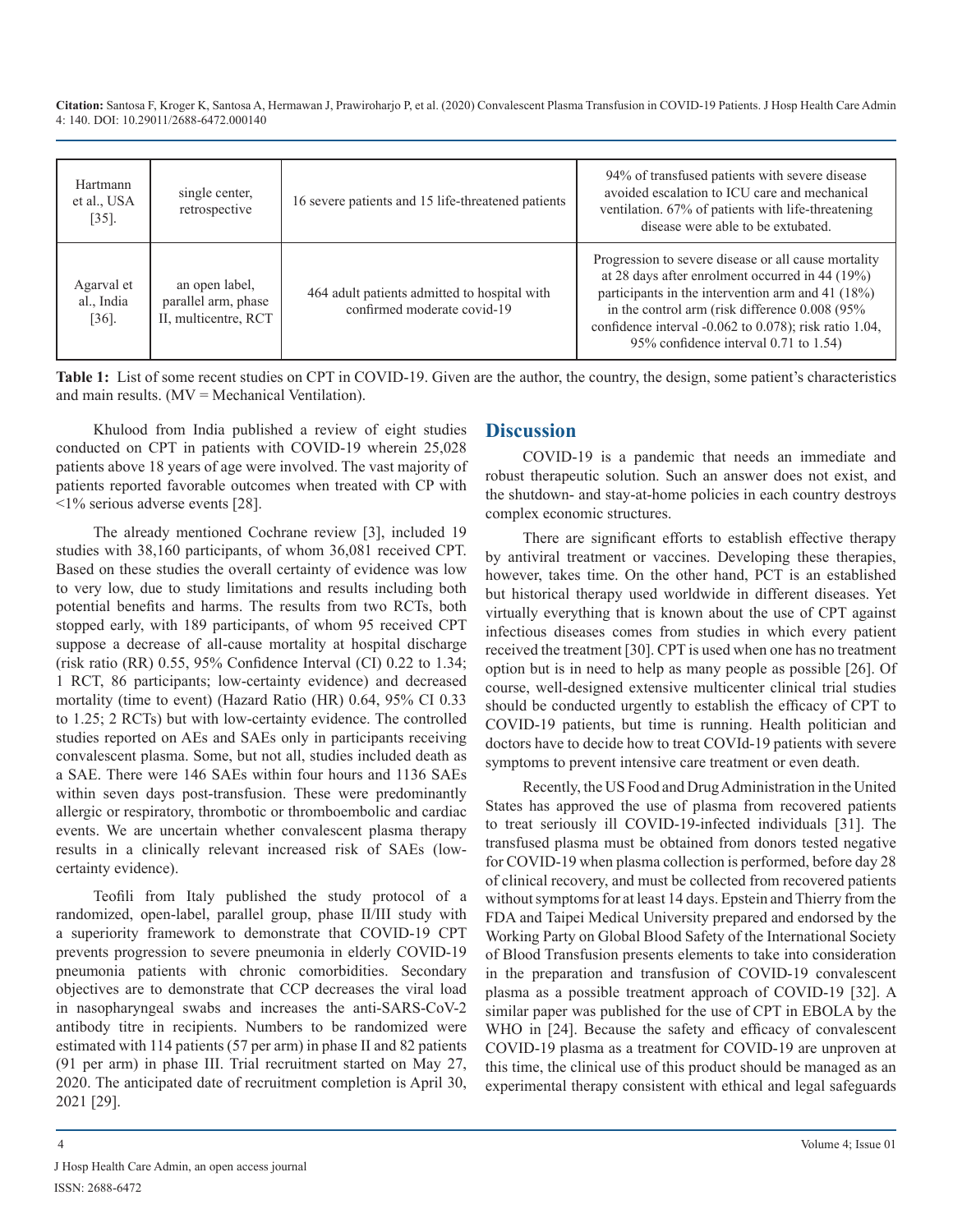**Citation:** Santosa F, Kroger K, Santosa A, Hermawan J, Prawiroharjo P, et al. (2020) Convalescent Plasma Transfusion in COVID-19 Patients. J Hosp Health Care Admin 4: 140. DOI: 10.29011/2688-6472.000140

(informed consent of donors and patients, institutional approval, special labelling as an investigational product, compliance with applicable regulatory requirements). Ideally, COVID-19 plasma should be used in the context of an organized research study designed to determine its safety and efficacy in comparison with the standard of care or other therapeutic interventions. Even if used empirically, it is vital to ensure the monitoring of patient outcomes, including clinical and laboratory indicators of safety and efficacy to maximize the knowledge that might be gained.

Worldwide, there are currently hundreds of thousands of patients who have recovered from COVID-19 who could be recruited and become COVID-19 convalescent plasma donors after a cautious clinical and laboratory evaluation. The SARS-CoV-2-specific IgG antibodies passively transferred by the transfused plasma might neutralize viral particles and activate the complement system, thus promoting viral elimination.

# **Conclusion**

There are pros and cons to CPT, even though this method has been utilized for the last century in many countries. Based on current evidence, CPT is a specific therapy against COVID-19 and gives hope to critically ill patients, if not a promise for a cure. As long as the indications and conditions are fulfilled, the therapy does not harm the patients; it is only right that it be supported. As it is cheap and straightforward, no equivalent specific therapy has emerged. We support further research on CPT or comparable options.

### **References**

- 1. Mehta N, Mazer-Amirshahi M, Alkindi N, Ali Pourmand (2020) Pharmacotherapy in COVID-19; A narrative review for emergency providers. Am J Emerg Med. 38: 1488-1493.
- 2. Remdesivir, tested at Stanford Medicine, becomes first FDAauthorized COVID-19 treatment.
- 3. Chai KL, Valk SJ, Piechotta V, Kimber C, Monsef I, et al. (2020) Convalescent plasma or hyperimmune immunoglobulin for people with COVID-19: a living systematic review. Cochrane Database Syst Rev. 7: CD013600.
- 4. Lai ST (2005) Treatment of severe acute respiratory syndrome. Eur J Clin Microbiol Infect Dis. 24: 583-591.
- 5. Soo YO, Cheng Y, Wong R, Hui DS, Lee CK, et al. (2004) Retrospective comparison of convalescent plasma with continuing high-dose methylprednisolone treatment in SARS patients. Clin Microbiol Infect 10: 676-678.
- 6. Cheng Y, Wong R, Soo YO, Wong WS, Lee CK, et al. (2005) Use of convalescent plasma therapy in SARS patients in Hong Kong. Eur J Clin Microbiol Infect Dis. 24: 44-46.
- 7. Arabi Y, Balkhy H, Hajeer AH, Bouchama A, Hayden FG, et al. (2015) Feasibility, safety, clinical, and laboratory effects of convalescent plasma therapy for patients with Middle East respiratory syndrome coronavirus infection: a study protocol.Springerplus. 4: 709.
- 8. Arabi YM, Al-Omari A, Mandourah Y, Al-Hameed F, Sindi AA, et al. (2017) Critically Ill Patients With the Middle East Respiratory Syndrome: A Multicenter Retrospective Cohort Study. Crit Care Med. 45: 1683-1695.
- 9. Kain T, Lindsay PJ, Adhikari NKJ, Arabi YM, Van Kerkhove MD, et al. (2020) Pharmacologic Treatments and Supportive Care for Middle East Respiratory Syndrome. Emerg Infect Dis. 26: 1102-1112.
- 10. Hong KH, Choi JP, Hong SH, Lee J, Kwon JS, et al. (2018) Predictors of mortality in Middle East respiratory syndrome (MERS). Thorax. 73: 286-289.
- 11. Hung IF, To KK, Lee CK, Lee KL, Chan K, et al. (2011) Convalescent plasma treatment reduced mortality in patients with severe pandemic influenza A (H1N1) 2009 virus infection. Clin Infect Dis. 52: 447-456.
- 12. Hung IFN, To KKW, Lee CK, Lee KL, Yan WW, et al. (2013) Hyperimmune IV immunoglobulin treatment: a multicenter, doubleblind, randomized controlled trial for patients with severe 2009 influenza A (H1N1) infection. Chest. 144: 464-473.
- 13. Mair-Jenkins J, Saavedra-Campos M, Baillie JK, Cleary P, Khaw FM, et al. (2015) The effectiveness of convalescent plasma and hyperimmune immunoglobulin for the treatment of severe acute respiratory infections of viral aetiology: a systematic review and exploratory meta-analysis. J Infect Dis. 211: 80-90.
- 14. Luke TC, Kilbane EM, Jackson JL, Hoffman SL (2006) Meta-analysis: convalescent blood products for Spanish influenza pneumonia: a future H5N1 treatment? Ann Intern Med. 145: 599-609.
- 15. WHO (2014) Use of convalescent whole blood or plasma collected from patients recovered from Ebola virus disease for transfusion, as an empirical treatment during outbreaks.
- 16. Mupapa K, Massamba M, Kibadi K, Kuvula K, Bwaka A, et al. (1999) Treatment of Ebola hemorrhagic fever with blood transfusions from convalescent patients. International Scientific and Technical Committee. J Infect Dis. 1: S18-23.
- 17. Statement on the WHO Consultation on potential Ebola therapies and vaccines.
- 18. Luke TC, Casadevall A, Watowich SJ, Hoffman SL, Beigel JH, et al. (2010) Hark back: Passive immunotherapy for influenza and other serious infections. Crit Care Med. 38: e66-73.
- 19. Zeng QL, Yu ZJ, Gou JJ, Li GM, Ma SH, et al. (2020) Effect of Convalescent Plasma Therapy on Viral Shedding and Survival in COVID-19 Patients. J Infect Dis. 222: 38-43.
- 20. Brown BL, McCullough J (2020) Treatment for emerging viruses: Convalescent plasma and COVID-19. Transfus Apher Sci. 20: 102790.
- 21. de Alwis R, Chen S, Gan ES, Ooi EE (2020) Impact of immune enhancement on Covid-19 polyclonal hyperimmune globulin therapy and vaccine development. EBioMedicine. 55: 102768.
- 22. Tamburello A, Morando M (2020) Immunoglobulins or convalescent plasma to tackle COVID-19: buying time to save lives - current situation and perspectives. Swiss Med Wkly. 150: w20264.
- 23. Franchini M, Marano G, Velati C, Pati I, Pupella S, et al. (2020) Operational protocol for donation of anti-COVID-19 convalescent plasma in Italy. Vox Sang.
- 24. Zhang L, Pang R, Xue X, Bao J, Ye S, et al. (2020) Anti-SARS-CoV-2 virus antibody levels in convalescent plasma of six donors who have recovered from COVID-19. Aging (Albany, NY). 12: 6536-6542.